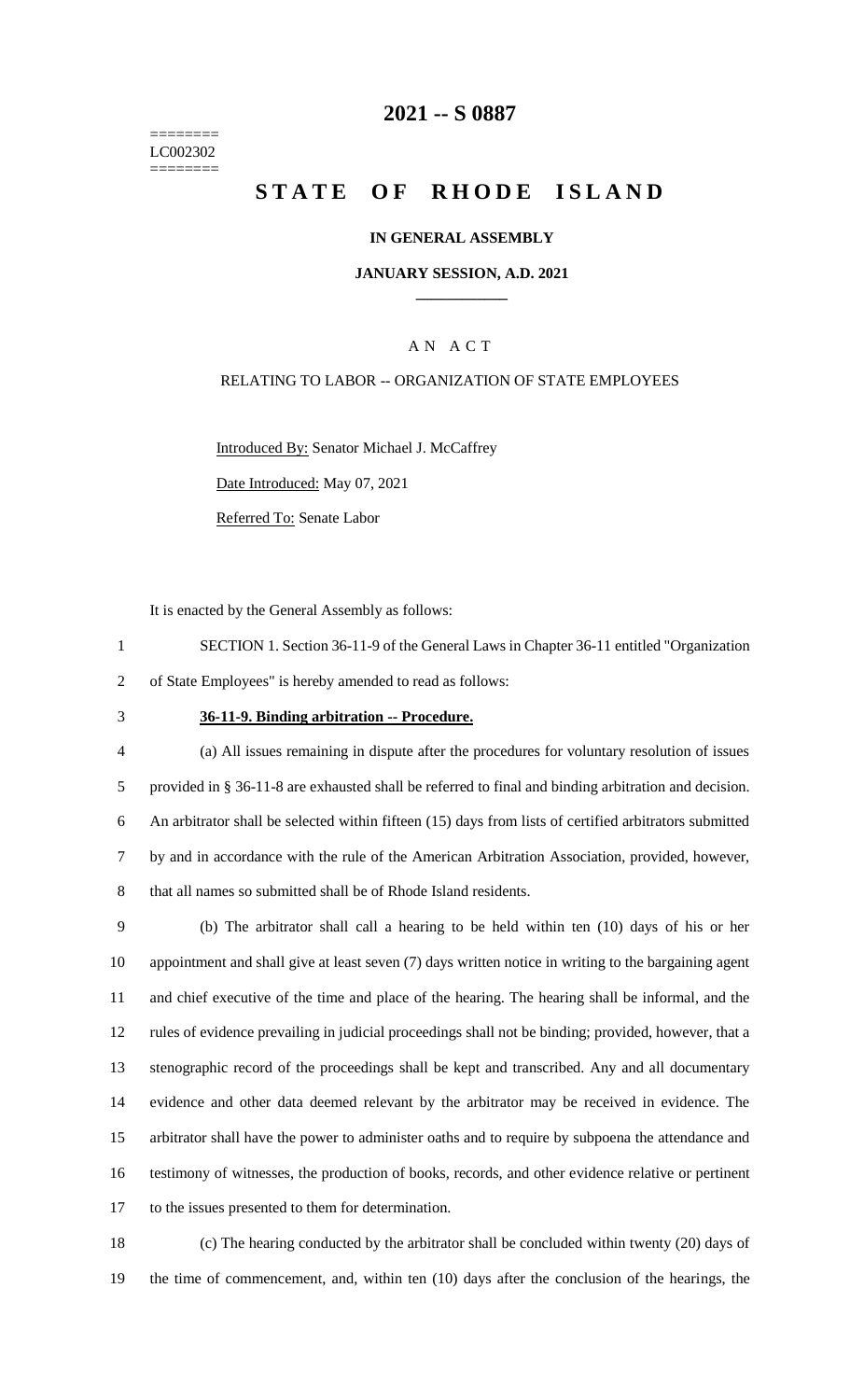arbitrator shall make written findings and a written opinion upon the issues presented, a copy of which shall be mailed or otherwise delivered to the bargaining agent or its attorney or other designated representative and the chief executive. The decision of the arbitrator shall be binding upon both the bargaining agent and the chief executive as to all issues and matters other than an issue which involves wages and as to that issue, the decision shall be advisory in nature.

- (d) While the parties are engaged in negotiations and/or utilizing the dispute resolution
- process as required in §§ 36-11-7.1, 36-11-8, and subsections (a) through (c) of this section, all
- terms and conditions in the collective bargaining agreement shall remain in effect. Should either
- party reject the advisory matters in the decision of the arbitrator, the binding matters shall be
- 10 implemented. Following the conclusion of the dispute resolution process as required in subsections
- (a) through (c) of this section, should the parties still be unable to reach agreement, all contractual
- provisions related to wages contained in the collective bargaining agreement shall continue as
- 13 agreed to in the expired collective bargaining agreement until such time as a successor agreement
- 14 has been reached between the parties.
- SECTION 2. This act shall take effect upon passage.

======== LC002302 ========